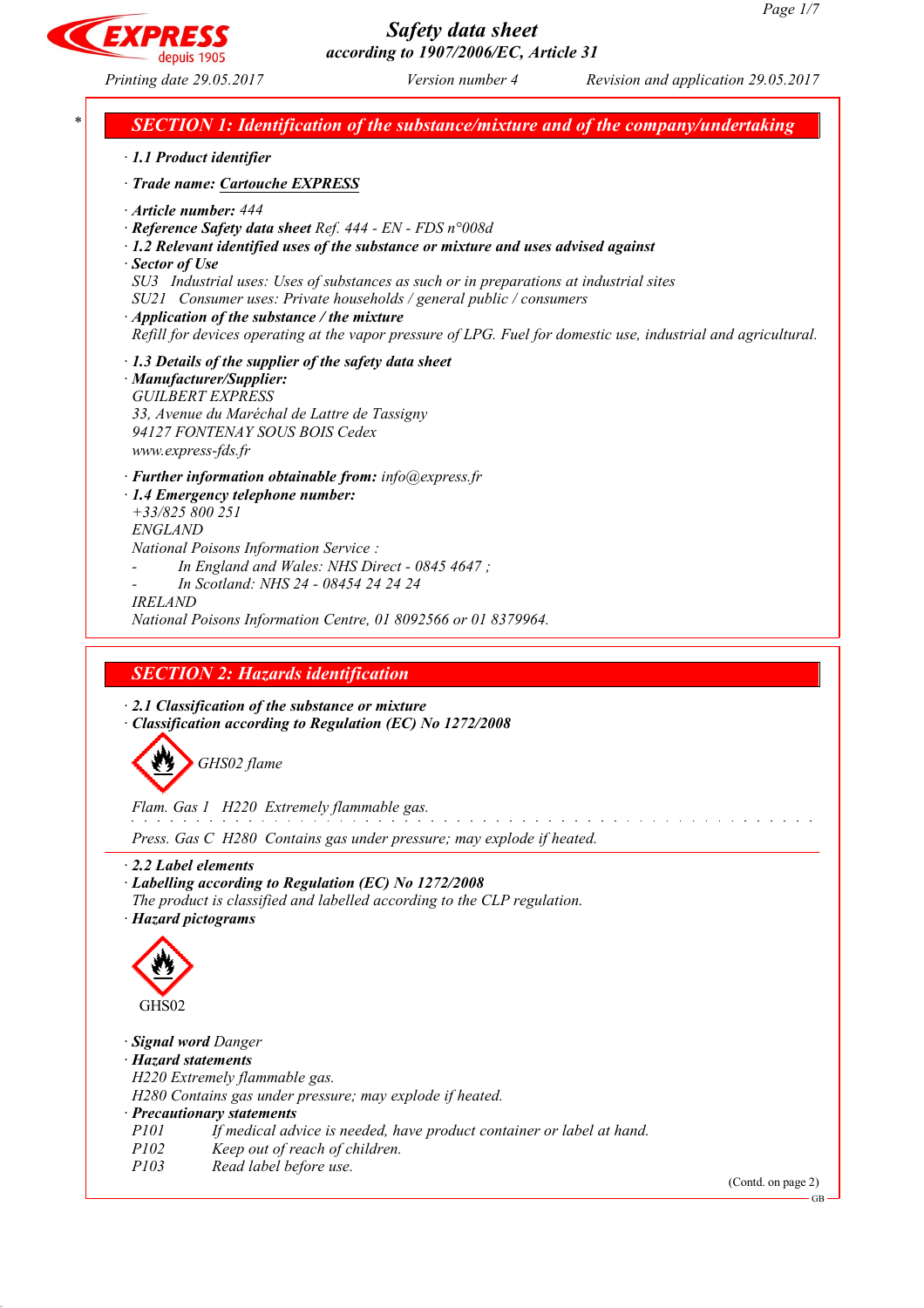*Printing date 29.05.2017 Version number 4 Revision and application 29.05.2017*

#### *Trade name: Cartouche EXPRESS*

- (Contd. of page 1) *P210 Keep away from heat, hot surfaces, sparks, open flames and other ignition sources. No smoking.*
- *P377 Leaking gas fire: Do not extinguish, unless leak can be stopped safely.*
- *P381 Eliminate all ignition sources if safe to do so.*

*P410+P403 Protect from sunlight. Store in a well-ventilated place.*

#### *· Additional information:*

*Pressurized container: protect from sunlight and do not expose to temperatures exceeding 50°C. Do not pierce or burn, even after use.*

*· 2.3 Other hazards*

*· Results of PBT and vPvB assessment*

- *· PBT: Not applicable.*
- *· vPvB: Not applicable.*

#### *SECTION 3: Composition/information on ingredients*

*· 3.2 Chemical characterisation: Mixtures*

*· Description: Mixture of substances listed below with nonhazardous additions.*

| · Dangerous components:     |                                                                                                |             |
|-----------------------------|------------------------------------------------------------------------------------------------|-------------|
| $CAS: 68476-86-8$           | Petroleum gases, liquefied, sweetened (Nota K, $-R45$ , $R46$ , $\leq 0.1\%$ 80-90%            |             |
| $EINECS: 270-705-8$         | 1,3-butadiene buta-1,3-diene)                                                                  |             |
|                             | Reg.nr.: 02-2119651279-31 3 Flam. Gas 1, H220; Press. Gas C, H280                              |             |
| $CAS: 115-07-1$             | propene                                                                                        | $10 - 20\%$ |
| EINECS: 204-062-1           | Flam. Gas 1, H220; Press. Gas C, H280                                                          |             |
| $Reg.nr.: 01-2119447103-50$ |                                                                                                |             |
|                             | $\mu$ Additional information, Ear the wording of the listed hazard phrases refer to section 16 |             |

*· Additional information: For the wording of the listed hazard phrases refer to section 16.*

# *SECTION 4: First aid measures*

*· 4.1 Description of first aid measures*

- *· After inhalation: Supply fresh air; consult doctor in case of complaints.*
- *· After skin contact: Generally the product does not irritate the skin.*
- *· After eye contact: Rinse opened eye for several minutes under running water.*
- *· After swallowing: If symptoms persist consult doctor.*
- *· 4.2 Most important symptoms and effects, both acute and delayed*
- *No further relevant information available.*
- *· 4.3 Indication of any immediate medical attention and special treatment needed*
- *No further relevant information available.*

# *SECTION 5: Firefighting measures*

- *· 5.1 Extinguishing media*
- *· Suitable extinguishing agents:*
- *CO2, powder or water spray. Fight larger fires with water spray or alcohol resistant foam.*
- *· For safety reasons unsuitable extinguishing agents: Water with full jet*
- *· 5.2 Special hazards arising from the substance or mixture No further relevant information available.*
- *· 5.3 Advice for firefighters*
- *· Protective equipment: Wear self-contained respiratory protective device.*

## *SECTION 6: Accidental release measures*

- *· 6.1 Personal precautions, protective equipment and emergency procedures Wear protective equipment. Keep unprotected persons away.*
- *· 6.2 Environmental precautions: Do not allow to enter sewers/ surface or ground water.*

(Contd. on page 3)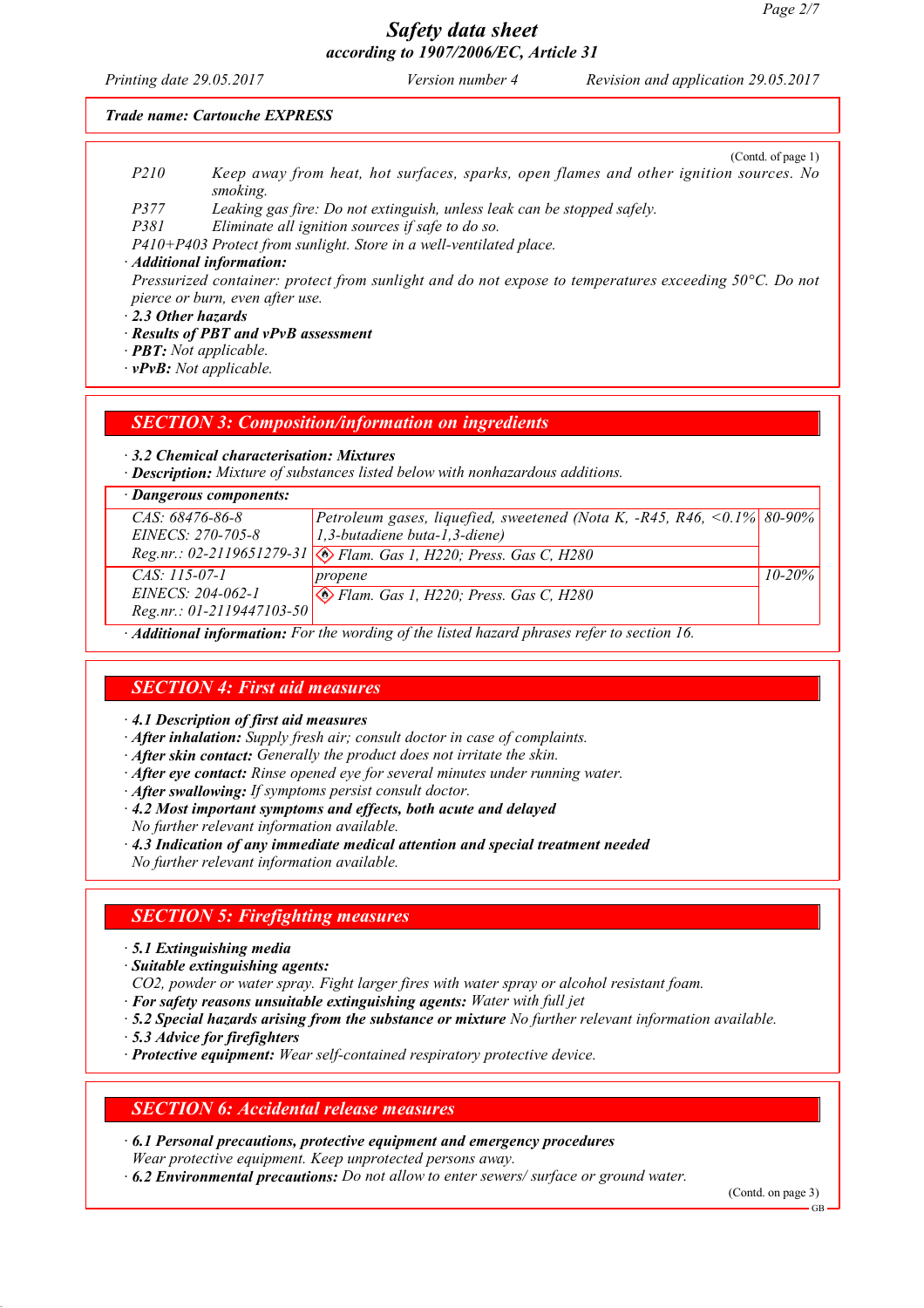(Contd. of page 2)

# *Safety data sheet according to 1907/2006/EC, Article 31*

*Printing date 29.05.2017 Version number 4 Revision and application 29.05.2017*

#### *Trade name: Cartouche EXPRESS*

- *· 6.3 Methods and material for containment and cleaning up: Ensure adequate ventilation. · 6.4 Reference to other sections*
- *See Section 7 for information on safe handling.*
- *See Section 8 for information on personal protection equipment.*

*See Section 13 for disposal information.*

# *SECTION 7: Handling and storage*

#### *· 7.1 Precautions for safe handling*

- *Keep away from heat and direct sunlight. Ensure good ventilation/exhaustion at the workplace. Open and handle receptacle with care.*
- *· Information about fire - and explosion protection: Keep ignition sources away - Do not smoke. Protect against electrostatic charges.*
- *· 7.2 Conditions for safe storage, including any incompatibilities*
- *· Storage:*
- *· Requirements to be met by storerooms and receptacles: Store in a cool location.*
- *· Information about storage in one common storage facility: Not required.*
- *· Further information about storage conditions:*
- *Keep container tightly sealed.*
- *Do not seal receptacle gas tight.*

*Store in cool, dry conditions in well sealed receptacles.*

*Protect from heat and direct sunlight.*

*· Recommended storage temperature: Storage temperature : Room temperature*

*· 7.3 Specific end use(s) No further relevant information available.*

# *SECTION 8: Exposure controls/personal protection*

*· Additional information about design of technical facilities: No further data; see item 7.*

*· 8.1 Control parameters*

*· Ingredients with limit values that require monitoring at the workplace:*

*The product does not contain any relevant quantities of materials with critical values that have to be monitored at the workplace.*

*· Additional information: The lists valid during the making were used as basis.*

*· 8.2 Exposure controls*

- *· Personal protective equipment:*
- *· General protective and hygienic measures: Wash hands before breaks and at the end of work.*
- *· Respiratory protection:*

In case of brief exposure or low pollution use respiratory filter device. In case of intensive or longer *exposure use self-contained respiratory protective device.*

*· Protection of hands:*

*The glove material has to be impermeable and resistant to the product/ the substance/ the preparation.* Due to missing tests no recommendation to the glove material can be given for the product/ the preparation/ *the chemical mixture.*

*Selection of the glove material on consideration of the penetration times, rates of diffusion and the degradation*

*· Material of gloves*

The selection of the suitable gloves does not only depend on the material, but also on further marks of *quality and varies from manufacturer to manufacturer. As the product is a preparation of several* substances, the resistance of the glove material can not be calculated in advance and has therefore to be *checked prior to the application.*

GB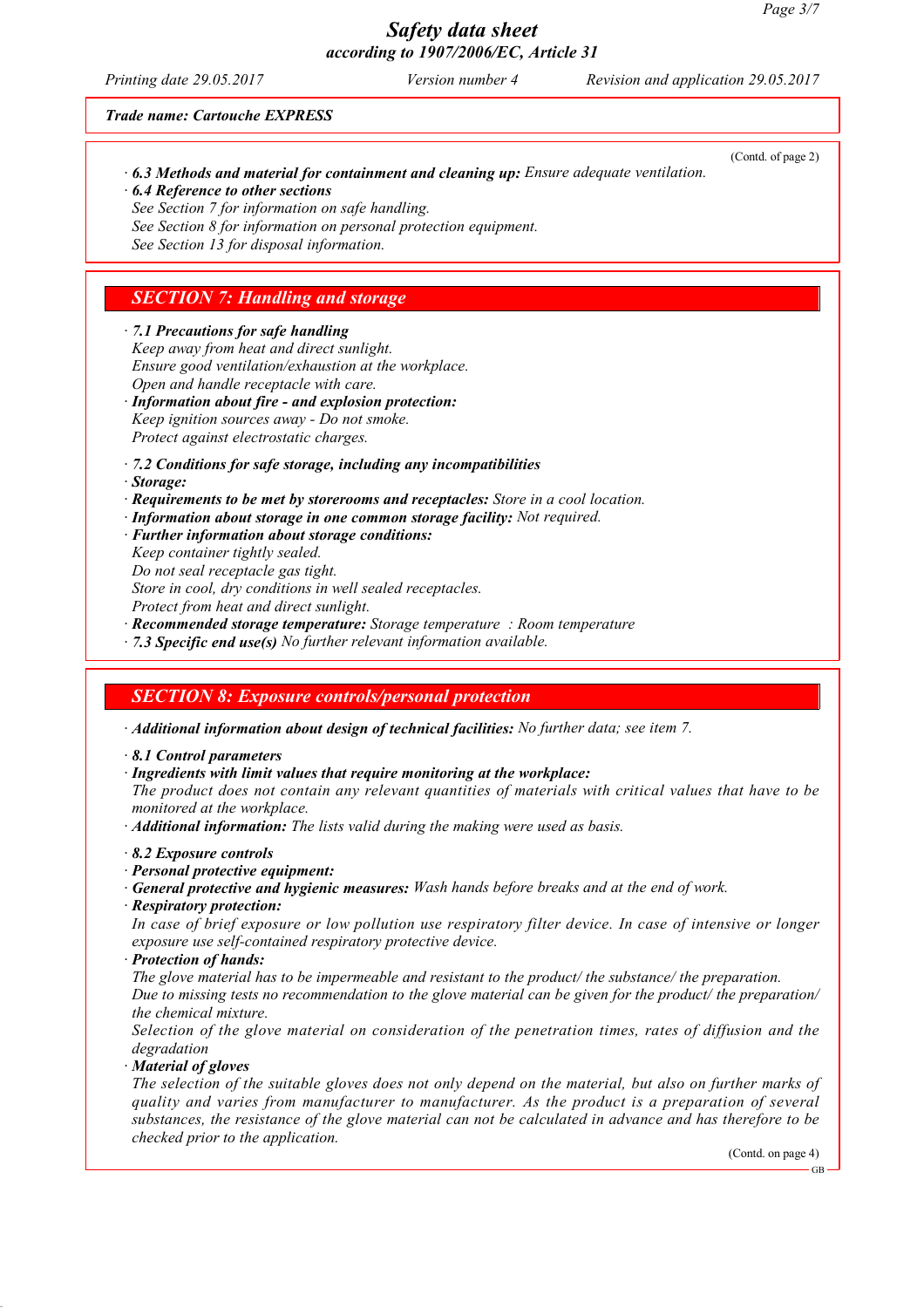(Contd. of page 3)

# *Safety data sheet according to 1907/2006/EC, Article 31*

*Printing date 29.05.2017 Version number 4 Revision and application 29.05.2017*

### *Trade name: Cartouche EXPRESS*

*· Penetration time of glove material*

The exact break through time has to be found out by the manufacturer of the protective gloves and has to be *observed.*

*· Eye protection:*



*Tightly sealed goggles*

*· Body protection: Protective work clothing*

| <b>SECTION 9: Physical and chemical properties</b>                                              |                                                                                                 |  |
|-------------------------------------------------------------------------------------------------|-------------------------------------------------------------------------------------------------|--|
| $\cdot$ 9.1 Information on basic physical and chemical properties<br><b>General Information</b> |                                                                                                 |  |
| $\cdot$ Appearance:<br>Form:                                                                    | Compressed liquefied gas                                                                        |  |
| Colour:                                                                                         | Colourless                                                                                      |  |
| · Odour:                                                                                        | Characteristic                                                                                  |  |
| $\cdot$ pH-value:                                                                               | Not determined.                                                                                 |  |
| Change in condition                                                                             |                                                                                                 |  |
| Melting point/freezing point:                                                                   | Not determined.                                                                                 |  |
| Initial boiling point and boiling range: Undetermined.                                          |                                                                                                 |  |
| · Flash point:                                                                                  | -70 °C                                                                                          |  |
| · Flammability (solid, gas):                                                                    | Not determined.                                                                                 |  |
| · Ignition temperature:                                                                         | 455 °C                                                                                          |  |
| · Decomposition temperature:                                                                    | Not determined.                                                                                 |  |
| · Auto-ignition temperature:                                                                    | Product is not selfigniting.                                                                    |  |
| · Explosive properties:                                                                         | Product is not explosive. However, formation of explosive air/<br>vapour mixtures are possible. |  |
| · Explosion limits:                                                                             |                                                                                                 |  |
| Lower:                                                                                          | $0.6$ Vol $%$                                                                                   |  |
| <b>Upper:</b>                                                                                   | 12 Vol %                                                                                        |  |
| $\cdot$ Vapour pressure at 20 °C:                                                               | $10.5$ $hPa$                                                                                    |  |
| $\cdot$ Density at 20 °C:                                                                       | $0.56$ g/cm <sup>3</sup>                                                                        |  |
| · Relative density                                                                              | Not determined.                                                                                 |  |
| · Solubility in / Miscibility with                                                              |                                                                                                 |  |
| water:                                                                                          | Partly miscible.                                                                                |  |
| · Solvent content:                                                                              |                                                                                                 |  |
| <b>Organic solvents:</b>                                                                        | $0.0\%$                                                                                         |  |
| $VOC$ (EC)                                                                                      | 0.00%                                                                                           |  |
| $\cdot$ 9.2 Other information                                                                   | No further relevant information available.                                                      |  |

# *SECTION 10: Stability and reactivity*

*· 10.1 Reactivity No further relevant information available.*

*· 10.2 Chemical stability*

*· Thermal decomposition / conditions to be avoided: No decomposition if used according to specifications.*

*· 10.3 Possibility of hazardous reactions No dangerous reactions known.*

(Contd. on page 5)

GB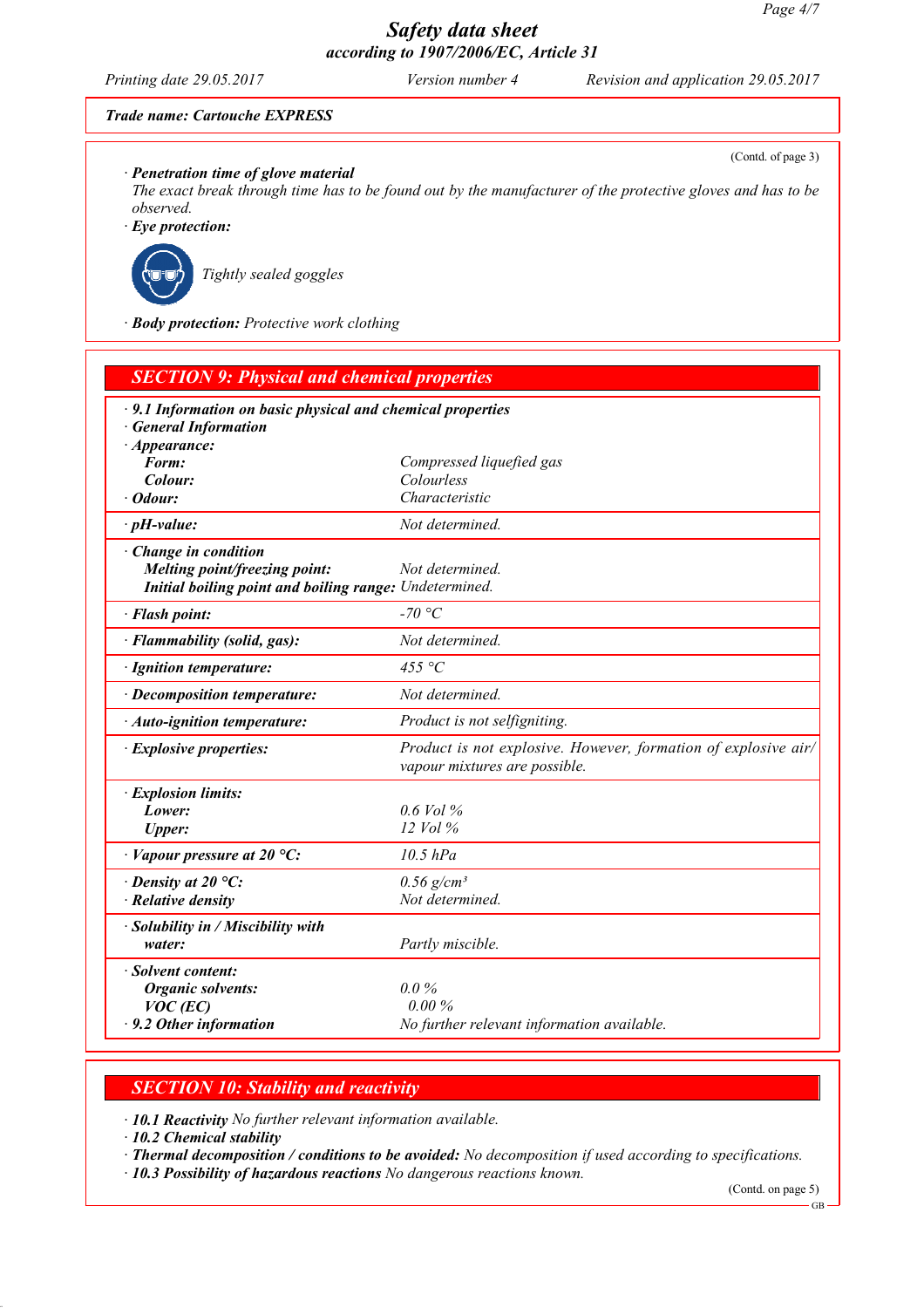*Printing date 29.05.2017 Version number 4 Revision and application 29.05.2017*

#### *Trade name: Cartouche EXPRESS*

- *· 10.4 Conditions to avoid Avoid temperatures above 50 °C*
- *· 10.5 Incompatible materials:*
- *Strong Acids*
- *Oxidizing materials Alkali*

*· 10.6 Hazardous decomposition products: Carbon monoxide and carbon dioxide*

## *SECTION 11: Toxicological information*

*· 11.1 Information on toxicological effects*

- *· Acute toxicity Based on available data, the classification criteria are not met.*
- *· Primary irritant effect:*

*· Skin corrosion/irritation Based on available data, the classification criteria are not met.*

- *· Serious eye damage/irritation Based on available data, the classification criteria are not met.*
- *· Respiratory or skin sensitisation Based on available data, the classification criteria are not met.*
- *· CMR effects (carcinogenity, mutagenicity and toxicity for reproduction)*
- *· Germ cell mutagenicity Based on available data, the classification criteria are not met.*
- *· Carcinogenicity Based on available data, the classification criteria are not met.*
- *· Reproductive toxicity Based on available data, the classification criteria are not met.*
- *· STOT-single exposure Based on available data, the classification criteria are not met.*
- *· STOT-repeated exposure Based on available data, the classification criteria are not met.*
- *· Aspiration hazard Based on available data, the classification criteria are not met.*

## *SECTION 12: Ecological information*

#### *· 12.1 Toxicity*

- *· Aquatic toxicity: No further relevant information available.*
- *· 12.2 Persistence and degradability No further relevant information available.*
- *· 12.3 Bioaccumulative potential No further relevant information available.*
- *· 12.4 Mobility in soil No further relevant information available.*
- *· Additional ecological information:*

*· General notes:*

*Do not allow product to reach ground water, water course or sewage system, even in small quantities. Water hazard class 1 (German Regulation) (Self-assessment): slightly hazardous for water Danger to drinking water if even extremely small quantities leak into the ground.*

- *· 12.5 Results of PBT and vPvB assessment*
- *· PBT: Not applicable.*
- *· vPvB: Not applicable.*
- *· 12.6 Other adverse effects No further relevant information available.*

# *SECTION 13: Disposal considerations*

- *· 13.1 Waste treatment methods*
- *· Recommendation*
- *Must not be disposed together with household garbage. Do not allow product to reach sewage system.*
- *· Uncleaned packaging:*
- *· Recommendation: Disposal must be made according to official regulations.*

# *SECTION 14: Transport information*

*· 14.1 UN-Number · ADR, IMDG, IATA UN2037*

(Contd. on page 6)

GB

(Contd. of page 4)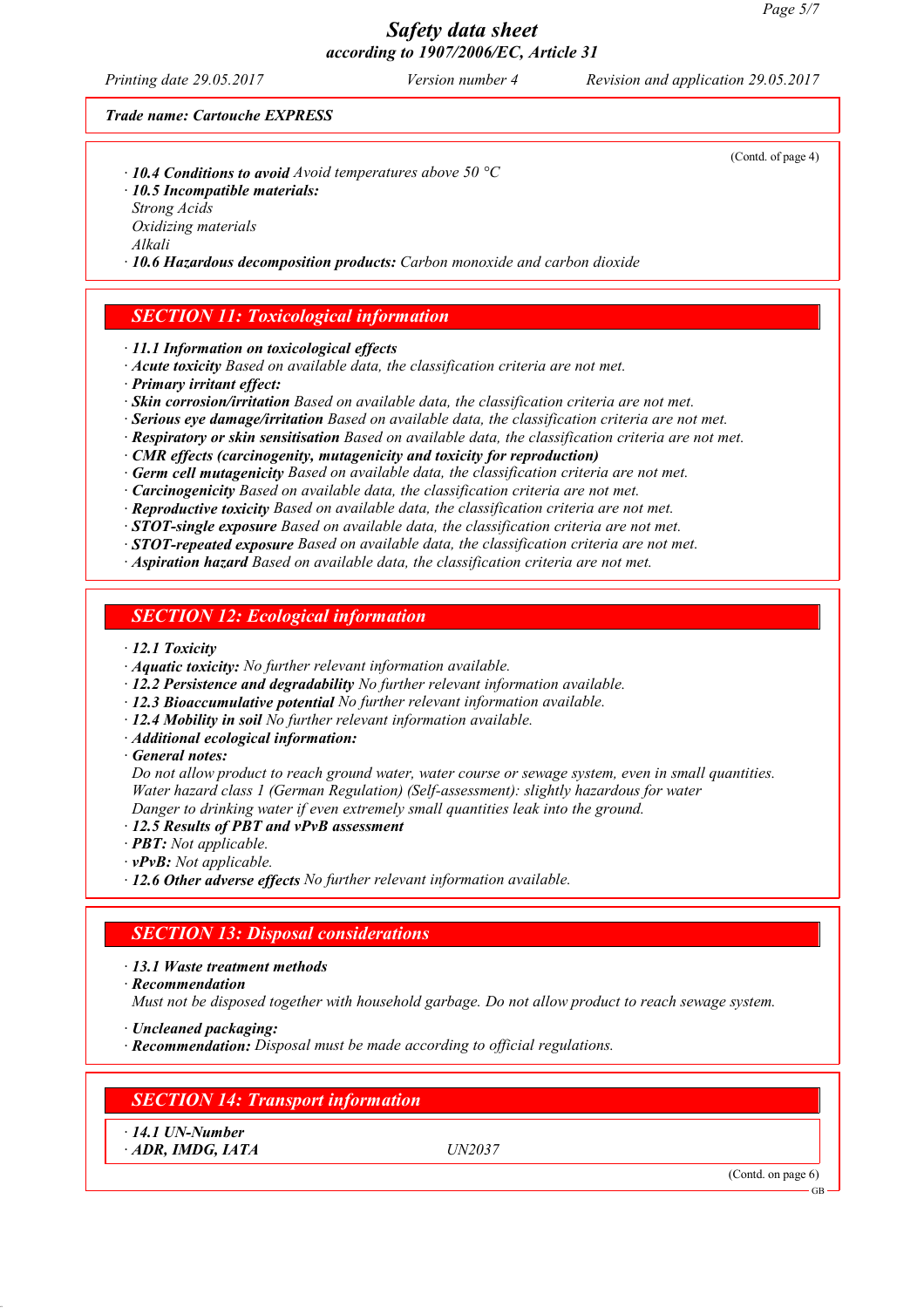| <b>Trade name: Cartouche EXPRESS</b><br>$\cdot$ 14.2 UN proper shipping name<br>$·$ <i>ADR</i><br>· IMDG, IATA<br>$\cdot$ 14.3 Transport hazard class(es)<br>$·$ <i>ADR</i><br>· Class<br>$\cdot$ Label<br>$\cdot$ IMDG, IATA | (Contd. of page 5)<br>2037 RECEPTACLES, SMALL, CONTAINING GAS (GAS<br>CARTRIDGES)<br>RECEPTACLES, SMALL, CONTAINING GAS (GAS<br>CARTRIDGES)<br>2 5F Gases.<br>2.1 |
|-------------------------------------------------------------------------------------------------------------------------------------------------------------------------------------------------------------------------------|-------------------------------------------------------------------------------------------------------------------------------------------------------------------|
|                                                                                                                                                                                                                               |                                                                                                                                                                   |
|                                                                                                                                                                                                                               |                                                                                                                                                                   |
|                                                                                                                                                                                                                               |                                                                                                                                                                   |
|                                                                                                                                                                                                                               |                                                                                                                                                                   |
|                                                                                                                                                                                                                               |                                                                                                                                                                   |
|                                                                                                                                                                                                                               |                                                                                                                                                                   |
|                                                                                                                                                                                                                               |                                                                                                                                                                   |
|                                                                                                                                                                                                                               |                                                                                                                                                                   |
|                                                                                                                                                                                                                               |                                                                                                                                                                   |
|                                                                                                                                                                                                                               |                                                                                                                                                                   |
| · Class                                                                                                                                                                                                                       | 2.1                                                                                                                                                               |
| $\cdot$ Label                                                                                                                                                                                                                 | 2.1                                                                                                                                                               |
| · 14.4 Packing group<br>ADR, IMDG, IATA                                                                                                                                                                                       | Void                                                                                                                                                              |
| $\cdot$ 14.5 Environmental hazards:<br>· Marine pollutant:                                                                                                                                                                    | N <sub>o</sub>                                                                                                                                                    |
| · 14.6 Special precautions for user                                                                                                                                                                                           | Warning: Gases.                                                                                                                                                   |
| · Danger code (Kemler):<br>· EMS Number:                                                                                                                                                                                      | $F-D, S-U$                                                                                                                                                        |
| · Stowage Category                                                                                                                                                                                                            | B                                                                                                                                                                 |
| Stowage Code                                                                                                                                                                                                                  | SW2 Clear of living quarters.                                                                                                                                     |
| $\cdot$ 14.7 Transport in bulk according to Annex II of<br><b>Marpol and the IBC Code</b>                                                                                                                                     | Not applicable.                                                                                                                                                   |
| · Transport/Additional information:                                                                                                                                                                                           |                                                                                                                                                                   |
| $\cdot$ ADR                                                                                                                                                                                                                   |                                                                                                                                                                   |
| $\cdot$ Limited quantities (LQ)                                                                                                                                                                                               | 1L                                                                                                                                                                |
| $\cdot$ Excepted quantities (EQ)                                                                                                                                                                                              | Code: E0                                                                                                                                                          |
|                                                                                                                                                                                                                               | Not permitted as Excepted Quantity<br>2                                                                                                                           |
| · Transport category<br>· Tunnel restriction code                                                                                                                                                                             | D                                                                                                                                                                 |
|                                                                                                                                                                                                                               |                                                                                                                                                                   |
| $\cdot$ IMDG<br>$\cdot$ Limited quantities (LQ)                                                                                                                                                                               | $120$ ml                                                                                                                                                          |
| $\cdot$ Excepted quantities (EQ)                                                                                                                                                                                              | Code: E0                                                                                                                                                          |
|                                                                                                                                                                                                                               | Not permitted as Excepted Quantity                                                                                                                                |
| · UN "Model Regulation":                                                                                                                                                                                                      | UN 2037 RECEPTACLES, SMALL, CONTAINING GAS<br>(GAS CARTRIDGES), 2.1                                                                                               |

(Contd. on page 7)